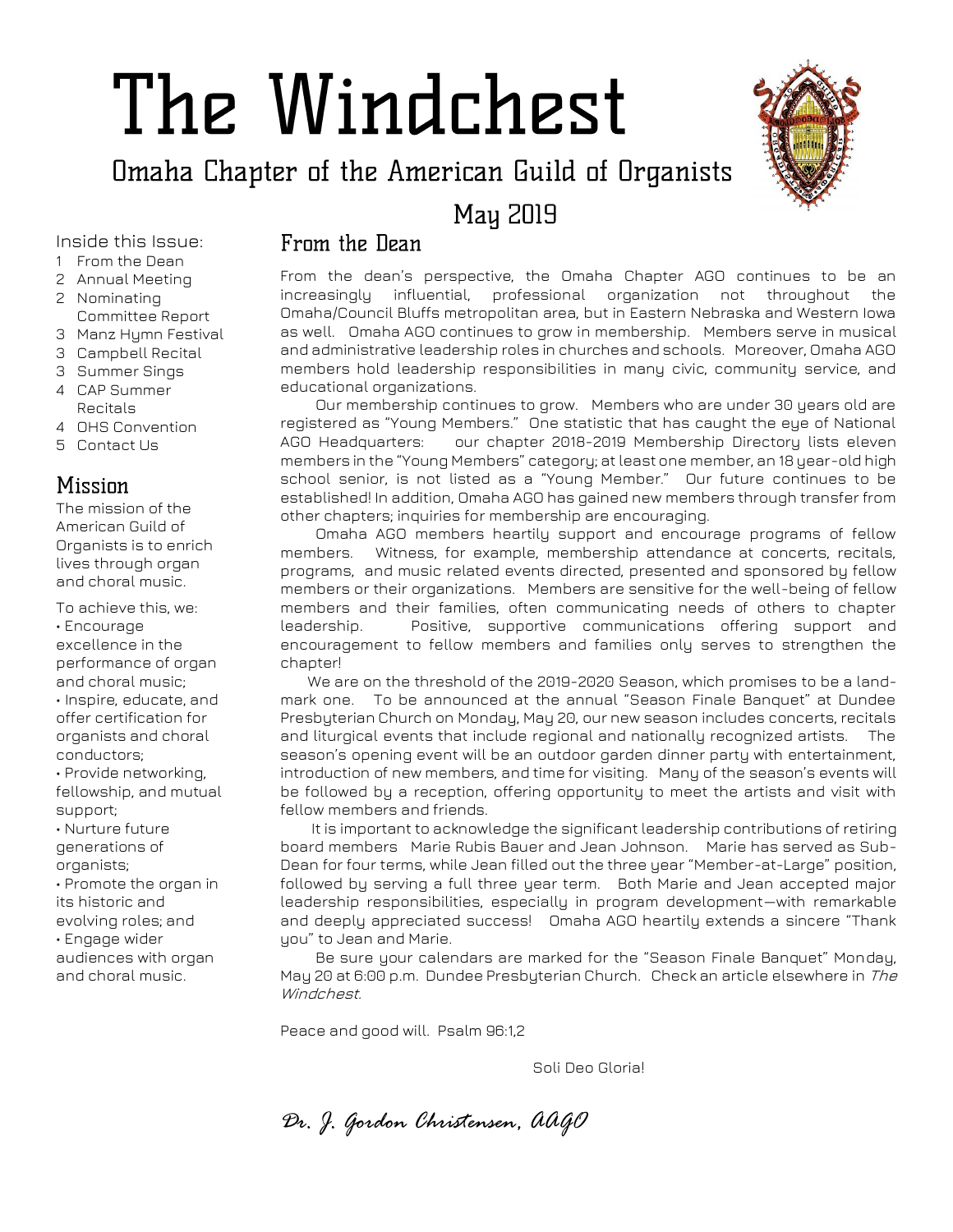## 2019 Regional Convention Information

#### **NORTH CENTRAL REGION**



#### **GREAT MUSIC ON A GREAT LAKE**

Please review the 2018 convention information now! [http://www.agomilwauk](http://www.agomilwaukee.org/) [ee.org/](http://www.agomilwaukee.org/)

Milwaukee, Wisconsin Hotel: Hyatt Regency Milwaukee June 16-19, 2019 Larry Wheelock (Coordinator) 3112A W. Highland Blvd. Milwaukee, WI 53208 (Cell) 414-617-2535 llwheels@icloud.com

# facebook

Please like the Omaha Chapter of the American Guild of Organists Facebook page. Information is posted regularly so that we may update those passionate about the organ frequently. Our page name is: Omaha Chapter of the American Guild of Organists.

## Omaha Chapter 2019 Season Finale and Annual Meeting

| What:    | Season Finale Banquet                                                |
|----------|----------------------------------------------------------------------|
| Hosts:   | Dr. Wayne Kallstrom; Dr. Christensen                                 |
| Where:   | Dundee Presbyterian Church, 5312 Underwood Avenue, Omaha             |
| When:    | Monday, May 20, 2019, at 6:00 p.m.                                   |
| Dinner:  | Catered meal by TISH'S RESTAURANT, Council Bluffs                    |
|          | Self-Serve Buffet                                                    |
|          | Beef and White Meat Chicken dishes; salad; vegetable; roll; dessert; |
|          | beverage                                                             |
|          | Price: \$25.00/plate; payable at the door                            |
| Meeting: | Election of Officers and Board Members                               |
| Program: | Performance by members earned AGO certification in 2018-19.          |
|          | (Three SPC; one AAGO)                                                |

Guests are more than welcome! RSVP to: drigordonchristensen@gmail.com by May 16.



## Nomination Committee Report

Nominations committee: Ann Spangler, chairman; Julie Sandene and Dr. Wayne Kallstrom

Election of officers for 2019-2020 will be an agenda item during the annual chapter business meeting following end-of-season banquet at Dundee Presbyterian Church on Monday, May 20 at 6:00 p.m.

#### Nominations:

Dean: J Gordon Christensen Sub-dean: Dirk Lindner Secretary: Gregory Johnson Treasurer: Gina Simpson Laura Rau: Member-at-Large 2019/20 –2021-22 (Sonja Lundgren: Member-at-Large 2017/18 – 2019/20) (Jeff Hoffman: Member-at-Large 2018/19 – 2020/21)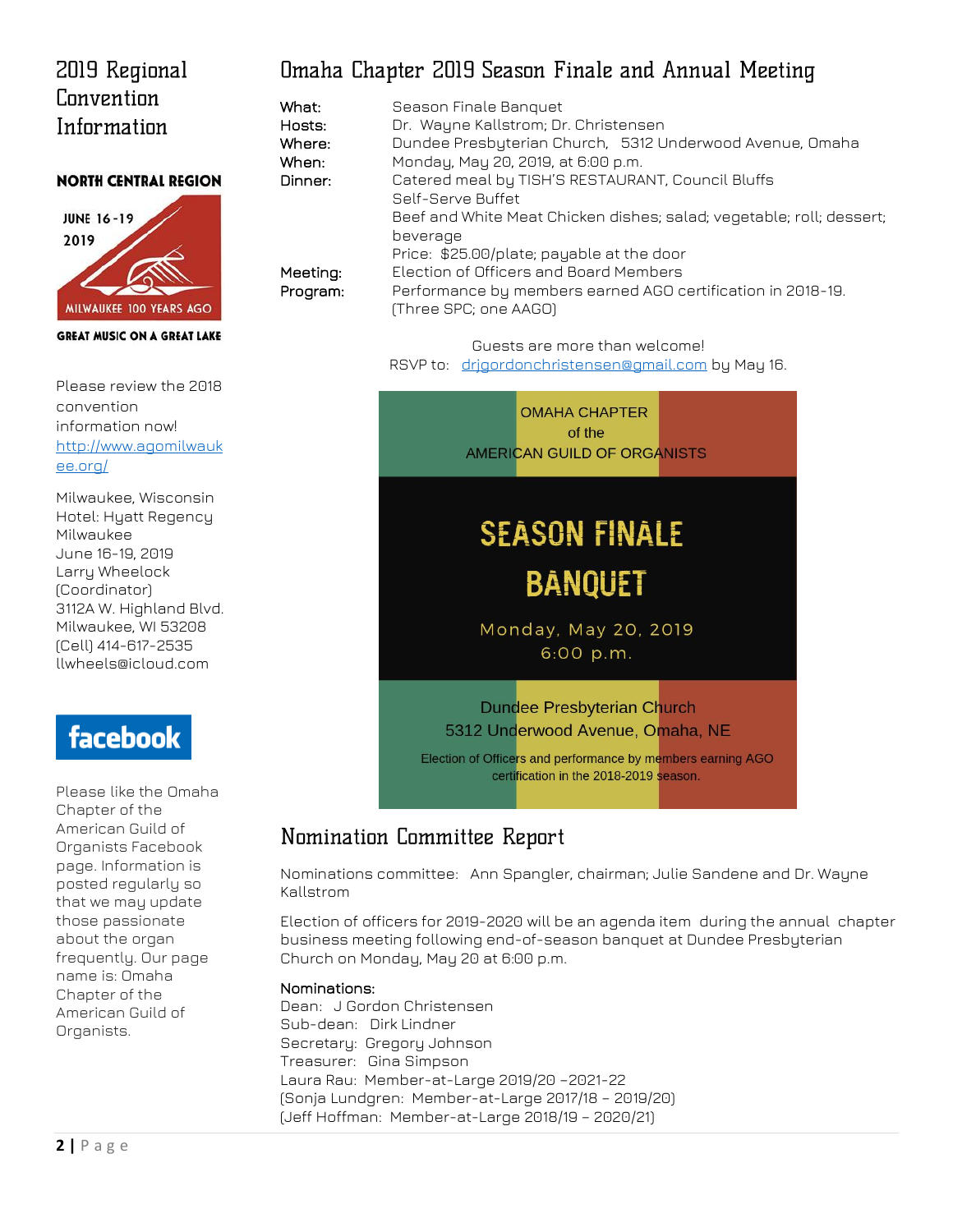

A CHORAL AND SPIRITUAL RETREAT IN THE HEARTLAND First-Plymouth Church, Lincoln, Nebraska | July 19-21, 2019

We invite you to come to join us here in the heartland for a weekend choral and spiritual retreat—a gathering intended to offer inspiration for those who love to sing their faith and healing for those who long to refresh their spirit through singing and worship. Tom Trenney will shepherd the retreat choir as our pastoral leader in rehearsal and in Sunday worship. Ariel Merivil will share his spiritual gifts as a true minister of music. Rev. Barbara Crafton's deep and meaningful reflections will comfort and challenge us. Dr. Michael Hawn will open our eyes to a broader vision of our faith experience, opening us to new vistas of joy. We look forward to welcoming you to the sanctuary of our church and to the heart of our ministry where you can truly sing your faith and refresh your spirit.

Retreat fee: \$75.00 (includes two meals and choral music)

http://www.firstplymou th.org/singyourfaith/

## Hymn Festival

## **A Hymn Festival** Honoring the Life & Ministry of Paul Manz led by David Cherwien,

Dr. Paul Westermever, and **The Augustana Choir** Sunday, May 12, 2019 at 4:00 p.m. **First Lutheran Church** 327 S. Dabota Avenue-Sioux Falls

2019 marks what would have been the 100th birthday of Lutheran organist Paul Manz. Dr. Manz served for many years as Cantor/Director of Music and



organist at Mount Olive Lutheran Church in Minneapolis and St. Luke's Lutheran Church in Chicago. Throughout his life, Paul Manz was known around the country for his leading of hymn festivals, as he inspired congregations to sing together in creative ways using the organ and improvisation as the primary vehicle for musical expression. Seating is limited. Free tickets are available at www.flcsf.org or by contacting First Lutheran Church at 605-336-3734.

## Recital

Rise Heart: Thy Lord Is Risen Songs of Love, Light, and Life

Janet Campbell, Mezzo-soprano Christi Zuniga, Piano

Sunday, May 5, 2019 2:00 p.m. Kountze Memorial Lutheran Church 2650 Farnam Street, Omaha, NE

## Summer Sings!

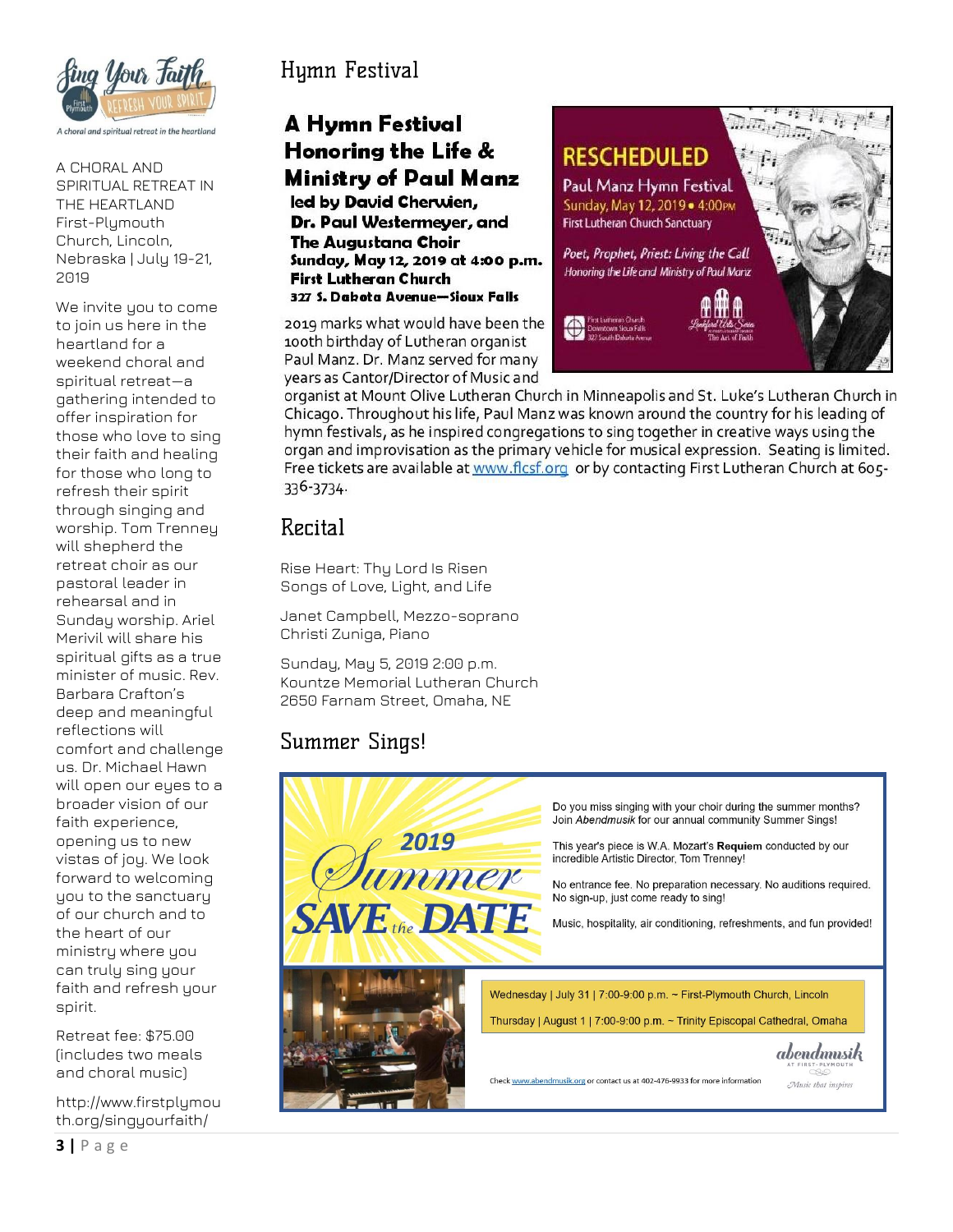## Pipe Organ Encounter Events  $for 2019$

(as appearing in THE AMERICAN ORGANIST Magazine)

[Pipe Organ](https://www.agohq.org/education/poe/poe/)  [Encounters](https://www.agohq.org/education/poe/poe/)  (for ages 13-18)

July 15-20, 2019 Cape Cod, Massachusetts [Cape Cod and Islands](http://www.capeandislandsago.org/)  **[Chapter](http://www.capeandislandsago.org/)** 

July 14-19, 2019 Seattle, Washington [Seattle Chapter](http://www.agoseattle.com/)

July 28-August 3, 2019 St. Louis, Missouri [St. Louis Chapter](http://www.agostlouis.org/)

August 1-7, 2019 Helsinki, Finland [Finland Chapter](https://www.agohq.org/chapters/finland/)

#### [Pipe Organ Encounter-](https://www.agohq.org/education/poe/poe-advanced/)[Advanced](https://www.agohq.org/education/poe/poe-advanced/)

(for grades 9-12) June 23-28, 2019 Houston, Texas [Houston Chapter](http://www.ago-houston.org/)

#### [Pipe Organ Encounter-](https://www.agohq.org/education/poe/poe-technical/)**[Technical](https://www.agohq.org/education/poe/poe-technical/)**

(for ages 16-23) July 21-27, 2019 River Forest, Illinois & Oak Park, Illinois [Berghaus Organ](http://www.berghausorgan.com/)  [Builders, Inc.](http://www.berghausorgan.com/) / [Chicago Chapter](http://www.chicagoago.com/)

The [Pipe Organ](https://www.agohq.org/education/poe/poe-advanced/)  [Encounter-Plus](https://www.agohq.org/education/poe/poe-advanced/) (for Adults) is not available in 2019

[https://www.agohq.org](https://www.agohq.org/education/poe/) [/education/poe/](https://www.agohq.org/education/poe/)



## Sunday, May 19, 2019, 3 p.m.

## **Dr. Douglas O'Neill**

Former Associate Organist, Saint Cecilia Cathedral, Director of the Organ Academy, Organist and Assistant Director of Music at the Cathedral of the Madeleine and Madeleine Choir School and graduate of the University of Kansas.

**Welcome Home Organist** 

-Third Sunday @ 3 Anniversary Series

## Sunday, June 16, 2019, 3 p.m.

## **Dr. Stacie Lightner**

Former Associate Organist, Saint Cecilia Cathedral, Director of the Organ Academy and current Cantor at Saint Paul-Reformed Lutheran Church, St. Paul, MN. Graduate of the University of Kansas and McGill University in Montreal, Canada.

**Welcome Home Organist** 

-Third Sunday @ 3 Anniversary Series

## Organ Historical Society



Dallas is proud of their organ culture. Once home to numerous Pilchers, Hook & Hastings, Esteys and Aeolian-Skinners, the region's prosperity through the decades has resulted in these instruments having been replaced with newer instruments, more in keeping with their time.

Texas has a long and storied past, and its oftenoverlooked tradition of organ building is no less interesting; to explore this, some long-time Texas builders and organ historians will guide attendees in this historical narrative.

Omaha Chapter member Marie Rubis Bauer will present a recital on the 2005 Pasi Organ Builders, Inc., Op. 16 (II/20) at the OPHS Convention on July 16, 2019.